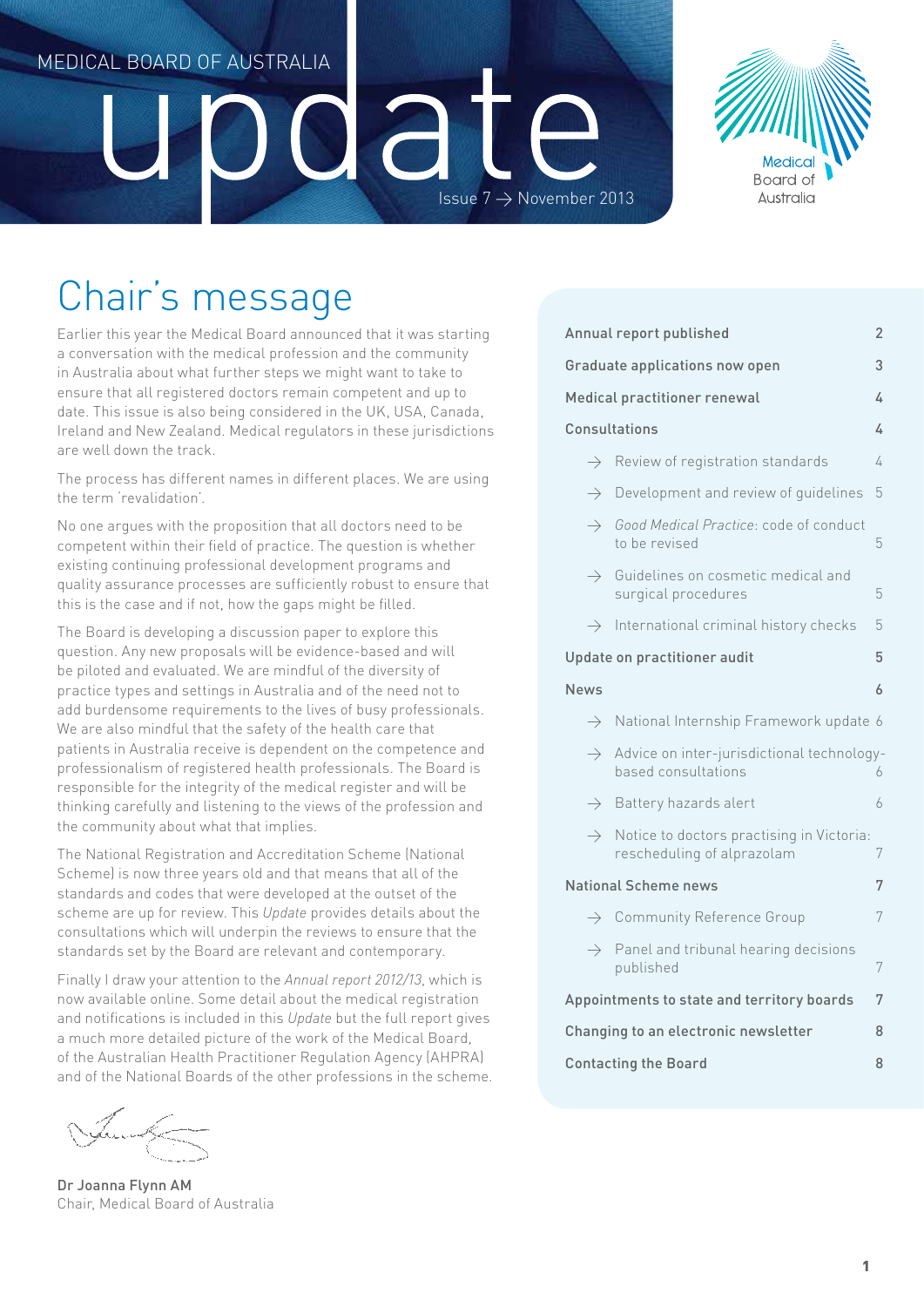### <span id="page-1-0"></span>Annual report published

The *Annual report 2012/13* has now been published and is available on the AHPRA website at [www.ahpra.gov.au](http://www.ahpra.gov.au/Legislation-and-Publications/AHPRA-Publications.aspx%23annual) under *Publications*.

The annual report contains a wealth of data about all the professions regulated through the National Scheme, as well as specifically about the medical profession. It provides useful insights into the work of the Board and AHPRA. Here are some highlights from the report.

#### **Registrations**

- On 30 June 2013, there were 592,470 health practitioners in the 14 professions registered under the National Law.1 Of those, 95,960 were medical practitioners.
- The number of registered medical practitioners has increased by around 4% per annum in the three years since the National Scheme began.
- There is a large variation in the number of registered medical practitioners in each state or territory ranging from 30,333 in New South Wales to 992 in the Northern Territory – *see Table 1*.
- 38% of practitioners are aged under 40, while 10% are aged over 65. 1.8% of registered medical practitioners are aged over 80 – *see Table 2*.
- On June 30 2013, there were 54,226 medical practitioners with specialist registration. Of those, 47,210 also had general registration while 7,016 had only specialist registration.
- There is a very wide range in the number of medical practitioners registered in the various specialties. For example, 23,343 medical practitioners have specialist registration in general practice (39% of specialist registration<sup>2</sup>, while 113 have specialist registration in sexual health medicine (0.2% of specialist registration).
- There are 121,904 registered students in an approved program of study, across the 14 health professions. Of those, 17,618 (14.5% of total registered students across all professions) are in a program of study approved by the Medical Board (i.e. Australian and New Zealand medical schools).

#### Table 1 – Number and percentage of medical practitioners registered in each state and territory at 30 June 2013

|                                                                     | Number of<br>registered medical<br>practitioners | Percentage of<br>registered medical<br>practitioners |
|---------------------------------------------------------------------|--------------------------------------------------|------------------------------------------------------|
| ACT                                                                 | 1,894                                            | 2%                                                   |
| <b>NSW</b>                                                          | 30,333                                           | 31.7%                                                |
| NT                                                                  | 992                                              | $1\%$                                                |
| QLD                                                                 | 18,413                                           | 19.2%                                                |
| SA                                                                  | 7,403                                            | 7.7%                                                 |
| <b>TAS</b>                                                          | 2,128                                            | 2.2%                                                 |
| VIC                                                                 | 23,402                                           | 24.5%                                                |
| <b>WA</b>                                                           | 9,426                                            | 9.9%                                                 |
| No primary<br>place of<br>practice (usually<br>overseas<br>address) | 1,699                                            | 1.8%                                                 |
| <b>TOTAL</b>                                                        | 95,690                                           | 100%                                                 |

#### Table 2 – Number and percentage of medical practitioners in five-year age ranges at 30 June 2013

| Age<br>ranges    | Number of registered<br>medical practitioners<br>in the age range | Percentage of registered<br>medical practitioners in<br>the age range |
|------------------|-------------------------------------------------------------------|-----------------------------------------------------------------------|
| Under 25         | 751                                                               | 0.8                                                                   |
| $25 - 29$        | 10,237                                                            | 10.7                                                                  |
| $30 - 34$        | 12,524                                                            | 13.1                                                                  |
| $35 - 39$        | 12,942                                                            | 13.5                                                                  |
| $40 - 44$        | 11,710                                                            | 12.2                                                                  |
| $45 - 49$        | 10,477                                                            | 10.9                                                                  |
| $50 - 54$        | 10,136                                                            | 10.6                                                                  |
| 55-59            | 8,819                                                             | 9.2                                                                   |
| $60 - 64$        | 6,807                                                             | 7.1                                                                   |
| 65-69            | 5,128                                                             | 5.4                                                                   |
| $70 - 74$        | 3,071                                                             | 3.2                                                                   |
| $75 - 79$        | 1,387                                                             | 1.5                                                                   |
| $80+$            | 1,686                                                             | 1.8                                                                   |
| Not<br>available | 15                                                                | < 0.02%                                                               |
| <b>TOTAL</b>     | 95,690                                                            | 100                                                                   |

<sup>1</sup> The Health Practitioner Regulation National Law, as in force in each state and territory.

<sup>2</sup> While there are 54,226 individual medical practitioners with specialist registration, the Board has granted specialist registration on 59,433 occasions. Some medical practitioners have specialist registration in two or more specialties.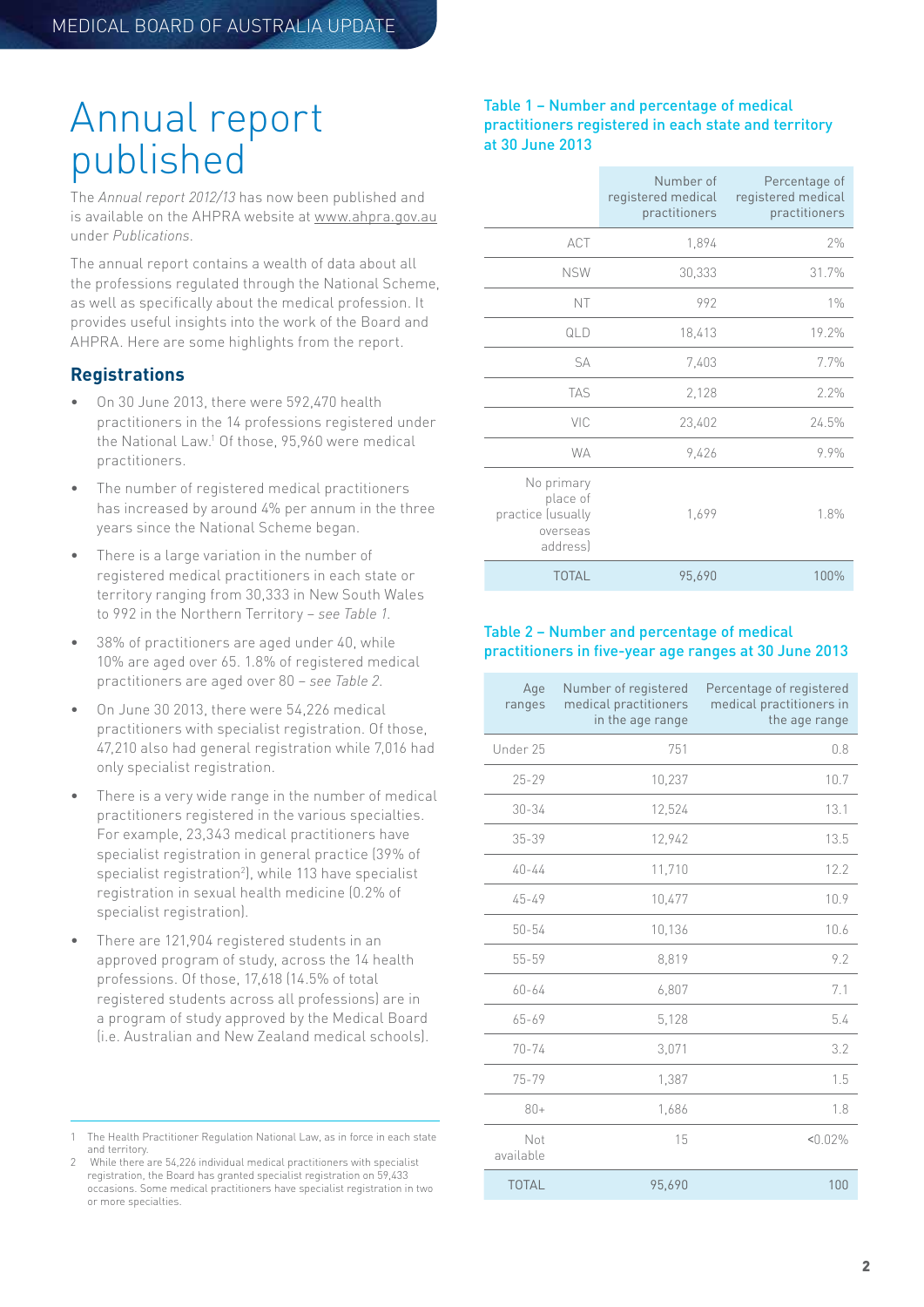#### **Notifications**

- 54% of notifications across all professions were about medical practitioners, who make up 16% of all practitioners.
- Across all professions, there were 8,648 notifications received (including NSW) which is a 14% increase in the number of notifications lodged compared with last year.
- Within medicine, there were 4,709 notifications received (including NSW) of which 3,032 were lodged outside of NSW. This represents an increase of 28% on the previous year. These notifications relate to 4.2% of the registrant base nationally, based on the number of practitioners involved in these notifications (some practitioners have more than one notification).
- There is variation in the proportion of practitioners with a notification across the states. Queensland is the state with the highest proportion of practitioners involved in notifications (5.3%), followed by Northern Territory at 5.1%, NSW at 4.7%, ACT and Tasmania at 4.4%, Victoria at 3.6%, South Australia at 3.3% and Western Australia has the lowest proportion at 3.1%.
- There were 2,733 notifications closed during 2012/12. This number is less than the notifications received in the same period. The Board and AHPRA are working on strategies to balance timeliness and thoroughness in notifications management.

Of the 2,733 notifications closed in 2012/13:

- 2,200 were closed after assessment
- 407 were closed after an investigation
- 45 were closed after a health assessment
- 64 cases were closed after a panel hearing, and
- 17 cases were closed after a tribunal hearing.

Of the 2,733 notifications closed in 2012/13, the outcome was:

- 1,674 no further action was taken
- 27 referred to another body (all or part of the notification)
- 750 retained by the health complaints entity (HCE) in the relevant state or territory
- 180 caution was issued
- 8 reprimand was issued
- 35 undertakings accepted
- 48 conditions imposed
- 3 registrant was fined
- 1 registration was suspended
- 6 registration was surrendered, and
- 1 registration was cancelled.

#### Mandatory notifications

- Including NSW, there were 299 mandatory notifications about 277 medical practitioners received in 2012/13. This is an increase compared with 2012/13 (221).
- There were 212 mandatory notifications in all states except NSW. The grounds for these notifications were:
	- 138 the practitioner was placing the public at risk of harm due to practice that constituted a significant departure from accepted professional standards
	- − 36 the practitioner had an impairment that was placing the public at risk
	- 18 the practitioner had practised under the influence of alcohol or drugs
	- − 19 sexual misconduct in connection with practice, and
	- − 1 not specified.

These data provide only a glimpse of the full annual report, which also contains much information about the work of the Board.

### Graduate applications now open

AHPRA is now calling for online applications from final-year students seeking provisional registration as a medical practitioner. The online graduate application service aims to smooth the path from study to work for students of [approved programs of study](http://www.ahpra.gov.au/Education/Approved-Programs-of-Study.aspx?ref=Medical%20Practitioner&type=General) by allowing them to apply for provisional registration before they graduate.

AHPRA will email directly final year students on the Student Register, urging them to apply early and online. Students can also apply by completing a [paper](http://www.ahpra.gov.au/Registration/Graduate-Applications/Streamlined-Graduate-Application-Forms.aspx)  [application form](http://www.ahpra.gov.au/Registration/Graduate-Applications/Streamlined-Graduate-Application-Forms.aspx).

All applications, online or in hard copy, require students to post some supporting documents to AHPRA to complete their application. Applicants are urged to apply now so they can be granted provisional registration in time to start their internships at an approved hospital.

Students are encouraged to read the information on AHPRA's website under *[Graduate applications.](http://www.ahpra.gov.au/Registration/Graduate-Applications.aspx)*

#### Helping interns make the transition from provisional to general registration

AHPRA is also encouraging all interns with provisional registration who are approaching the end of their internship to apply for general registration early and online.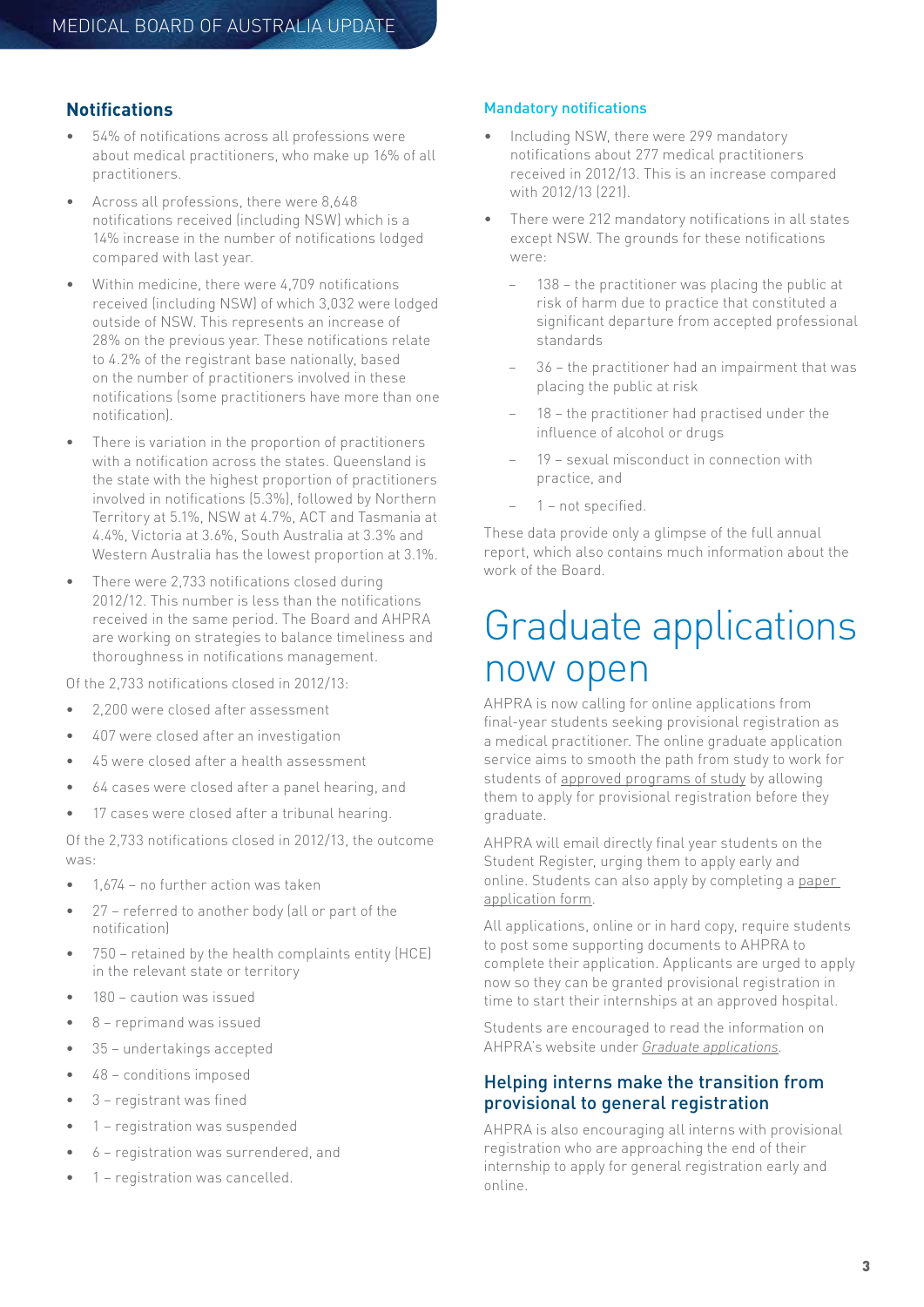<span id="page-3-0"></span>Online renewals have been streamlined and made easier to complete. Applicants who have provided certain information under the National Scheme do not need to provide duplicate information.

We are also working with hospitals that employ interns, encouraging them to provide certificates of completion of the intern year directly to AHPRA and reduce the administrative burden for applicants.

# Medical practitioner renewal

The Board was very pleased with the 2013 annual registration renewal process. By 30 September, 96% of practitioners who were due to renew had done so and one per cent had opted out of registration. Two per cent more practitioners renewed on time than last year, and six per cent more renewed online.

We have learned in the last three years of the National Scheme that between two and four per cent of practitioners each year don't renew their registration.

#### Update: limited registration (public interestoccasional practice)

More than 70% of older, retired doctors with limited registration (public interest-occasional practice) made an active choice about their future registration status.

There were around 600 medical practitioners with limited registration (public interest-occasional practice) whose registration expired on 30 September 2013 and who were not eligible to renew this category of registration. This is because they had previously been granted three renewals under the National Law. The National Law is clear that this type of registration can only be renewed up to three times. These practitioners were able to choose to apply for general registration (and meet the Board's registration requirements), apply for non-practising registration or opt out of registration.

More than 50% have decided to apply for general registration, 20% have applied for non-practising registration and a further 20% have decided not to register. Only 10% have not responded.

There remain around 400 practitioners with limited registration (public interest-occasional practice) whose registration is due to expire on 30 September 2014 and who will have to make a decision about their future registration status in 2014.

Background information about this category of registration is published on the [Medical Board website](http://www.medicalboard.gov.au/Codes-Guidelines-Policies/FAQ/Information-limited-registration-public-interest-occasional-practice.aspx).

# Consultations

The Board developed registration standards, codes and guidelines for the start of the National Scheme on 1 July 2010. These standards, codes and guidelines were scheduled for review after three years.

#### **Review of registration standards**

The Board has begun the review of the registration standards that took effect on 1 July 2010.

The following registration standards are mandatory under the National Law:

- the requirements for professional indemnity insurance
- matters to be considered in deciding whether an individual's criminal history is relevant to the practice of medicine
- requirements for continuing professional development
- requirements about the English language skills necessary for an applicant for registration to be suitable for registration, and
- requirements in relation to the nature, extent, period and recency of any previous practice by applicants for registration.

The first 10 National Boards to enter the National Scheme agreed that the criminal history and English language skills registration standards would be largely common across all professions. These 10 National Boards, including the Medical Board, are consulting on these standards.

The Board will also be consulting on the registration standards for professional indemnity insurance, continuing professional development and recency of practice. The registration standards are being reformatted and will be written in more straightforward language. In instances where the Board received feedback that elements of the standards have not worked as intended, the Board is making changes.

AHPRA and the Boards that are reviewing their standards have commissioned a number of reviews of the literature on the issues relevant to the registration standards, particularly in relation to English language skills, recency of practice and continuing professional development. The Board will take these into account, along with three years' experience with the current standards, in its review.

#### Registration standards for limited registration

The Board is also reviewing a set of registration standards that are relevant to international medical graduates (IMGs). IMGs who are not qualified for general registration or specialist registration can apply for limited registration. The following registration standards for limited registration support the registration processes for IMGs:

- limited registration for postgraduate training or supervised practice
- limited registration for area of need
- limited registration for teaching or research, and
- limited registration in public interest.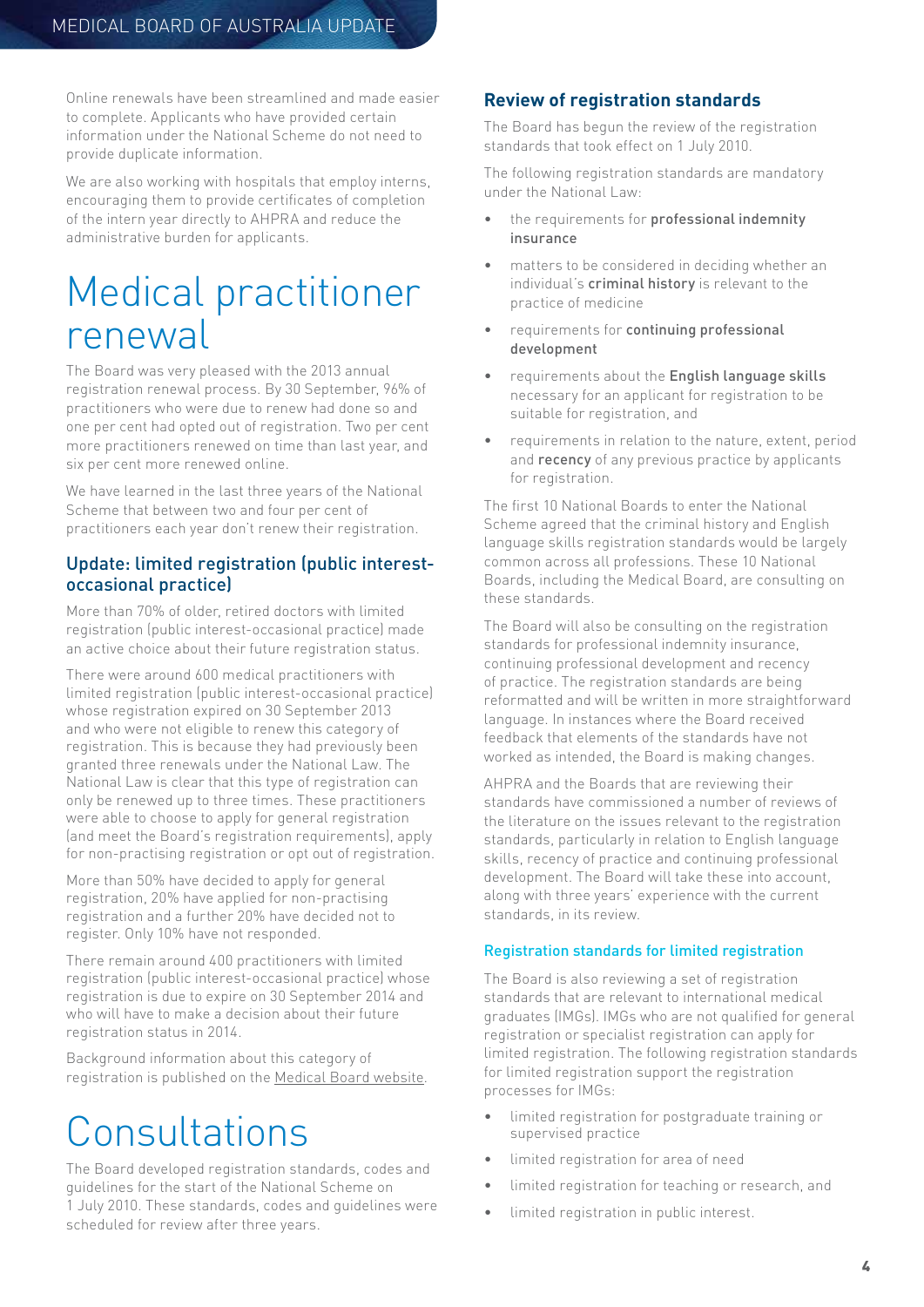<span id="page-4-0"></span>When the Board consults on the revised registration standards for limited registration, it will also consult on the draft guidelines on the 'Specialist pathway – shortterm training'. This pathway allows internationally qualified specialists, or specialist trainees who have nearly completed specialist training in another country, to apply for limited registration for postgraduate training or supervised practice so they can undertake short-term training in Australia without having to sit the Australian Medical Council (AMC) examination. The guidelines and registration standard for limited registration for postgraduate training or supervised practice are related.

The consultation documents will be publicly available from the Board's website under the *News* tab. Stakeholders are encouraged to provide feedback to the Board to help inform the next version of the standards.

#### **Development and review of guidelines**

During 2013, the Board consulted on the following guidelines, which are common to all National Boards:

- revisions to the *Guidelines for advertising*
- a *Social media policy*, and
- revisions to the *Guidelines for mandatory notifications*.

These guidelines are being finalised, taking into consideration stakeholder feedback and will be published on the Board's website under *Codes, guidelines and policies*.

#### **Good Medical Practice: code of conduct to be revised**

The Board's *Good Medical Practice: A Code of Conduct for Doctors in Australia* has been in place since 1 July 2010 and is now due for review.

The first edition of *Good Medical Practice* was developed by a working party of the AMC and preceded the National Registration and Accreditation Scheme. The Board adopted *Good Medical Practice* in 2010 with minor revisions.

The Board has reviewed *Good Medical Practice* recently and proposed minor changes, primarily to ensure it reflects the current regulatory framework. We have added a reference to any new guidelines developed by the Board since the release of the code in July 2010 and added references to social media and technology-based patient consultations.

The Board consulted widely on the code before the end of the consultation period on 27 September 2013. The Board received valuable comments from a range of stakeholders and is now considering this feedback. The revised *Good Medical Practice* will be published on the Board's website under *Codes, guidelines and policies.*

#### **Guidelines on cosmetic medical and surgical procedures**

In 2012, the Board consulted on supplementary guidelines to *Good Medical Practice: A Code of Conduct*  *for Doctors in Australia* on cosmetic medical and surgical procedures. After receiving feedback from that consultation, the Board decided not to proceed with the supplementary quidelines but rather, to develop specific guidance in relation to the professional standards expected when medical practitioners perform cosmetic medical and surgical procedures. The Board has developed *Guidelines on cosmetic medical and surgical procedures* and will consult with stakeholders in the coming months. The consultation will provide an opportunity for practitioners and the community to comment.

Information about the consultation will be published progressively on the Board's website.

#### **International criminal history checks**

All National Boards have undertaken further public consultation on a proposal to refine international criminal history checks used by AHPRA to assess applications for registration for the 14 health professions regulated under the National Law.

In the current draft, the National Boards aim to balance public protection with the need for responsive and timely application and assessment processes for health practitioners seeking registration in Australia. After the consultation has finished, the Boards will decide whether to implement the proposed option and will publish information about their decision in due course.

### Update on practitioner audit

All registered practitioners are required to comply with a range of registration standards that have been developed by the Board that registers them. The registration standards are published on each Board's website under *Registration standards*.

AHPRA and the National Boards are developing a nationally consistent approach to auditing health practitioners' compliance with mandatory registration standards. Pilot audits have been conducted for the chiropractic, optometry and pharmacy professions. The pilot audits were designed to determine the frequency, size and type of audits required and establish our audit methodology.

The results of phase one and phase two of the audit pilots are available on the AHPRA website at [www.ahpra.gov.au](http://www.ahpra.gov.au/Registration/Audit.aspx) under *Registration*. The phase two audit pilot was conducted in line with the recommendation of the phase one audit pilot report and involved auditing a fixed sample size from three professions.

A third phase started in May 2013 for the nursing and midwifery professions. The results from all phases of the pilot will be used to develop an overall auditing framework and audit program, which will be rolled out to all regulated health professions across Australia.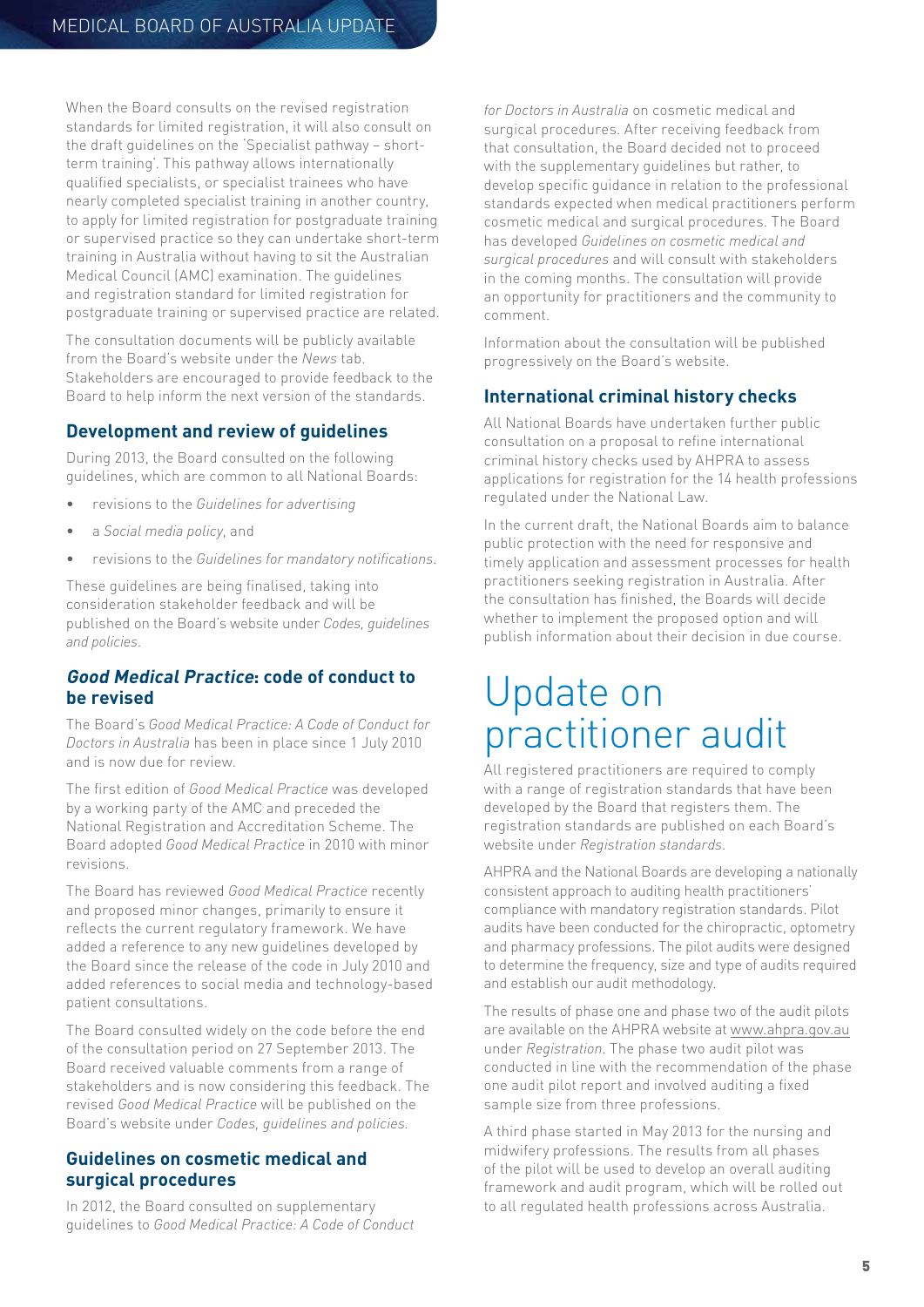<span id="page-5-0"></span>Each time a practitioner applies to renew their registration, they must make a declaration that they have met the registration standards for their profession. Practitioner audits are an important part of the way that National Boards and AHPRA can better protect the public by regularly checking the declarations made by a random sample of practitioners. Audits help to make sure that practitioners are meeting the standards they are required to meet and enhance the trust of the community in the profession by providing important assurances that practitioners are meeting their professional and legal obligations.

The Board and AHPRA will start auditing medical practitioners from February 2014. We will work with stakeholders to ensure smooth implementation of the audit process and will keep you informed of progress.

# News

#### **National Internship Framework update**

The Board has an approved registration standard for granting general registration to Australian and New Zealand medical graduates on completing their internship. This will be implemented for interns starting their intern year in 2014. The standard can be found under *[Registration standards](http://www.medicalboard.gov.au/Registration-Standards.aspx)* on the Board's website.

On successful completion of an approved intern year, Australian and New Zealand medical graduates can apply for general registration with the Board.

The Board has asked the AMC to do a range of work related to the intern year as part of a new national framework. This includes:

- global outcome statements for the intern year
- national standards for intern training, and
- guidelines for rotations during the intern year.

The AMC, on behalf of the Board, will assess the performance of organisations that accredit intern training against agreed standards. These reviews will focus on intern training accreditation and will not address other functions performed by these organisations. To date, the AMC has conducted a pilot with two postgraduate medical councils to test its proposed review framework.

The Board and the AMC publish regular newsletters on the progress of this project. For more information see the third edition of the National Internship Framework newsletter. This can be downloaded from the Board's website at [www.medicalboard.gov.au](http://www.medicalboard.gov.au) under *News,* or on the AMC's website at [www.amc.org.au](http://www.amc.org.au).

#### **Advice on inter-jurisdictional technologybased consultations**

Telehealth and technology-based consultations are increasingly being used to improve access to medical services, particularly in rural and remote areas.

In 2012, the Board issued *Guidelines for technologybased patient consultations* to inform registered medical practitioners and the community about the Board's expectations of medical practitioners who consult a patient outside the traditional face-to-face setting, such as by video-conferencing, internet and telephone.

The Board is aware that this technology is now being used across international jurisdictions. In this context, jurisdiction refers to countries or regions outside Australia (i.e. consultations conducted when the patient or the practitioner is outside Australia).

The Board has developed additional information to assist medical practitioners in relation to their registration and liability obligations for technology-based patient consultations conducted when either the patient or the practitioner is outside Australia.

The Board expects that medical practitioners who are providing technology-based consultations to patients in Australia will be registered with the Medical Board of Australia regardless of where the practitioner is located.

Those who conduct technology-based consultations with a patient who is **outside Australia** must establish whether they are required to be registered by the medical regulator in that jurisdiction (for example, the General Medical Council for a patient in the United Kingdom).

The Board also expects that practitioners will:

- consider the appropriateness of a technology-based consultation for each patient's circumstances
- comply with the requirements of the National Law and the Board's registration standards, codes and guidelines including the *Professional indemnity insurance registration standard*, which requires that a medical practitioner is covered for all aspects of their medical practice, and
- ensure that their patients are informed about billing arrangements for consultations and whether the patient will be able to access Medicare or private health insurance rebates.

The guidelines and the information sheet are available on the Board's website under *[Codes, guidelines and](http://www.medicalboard.gov.au/Codes-Guidelines-Policies.aspx)  [policies](http://www.medicalboard.gov.au/Codes-Guidelines-Policies.aspx)*.

#### **Battery hazards alert**

From time to time the Board is asked to publicise important public health messages to medical practitioners.

A recent case in Queensland in which a four-year-old girl died after ingesting a button battery has prompted the Australian Competition and Consumer Commission (ACCC) to issue an urgent alert about the dangers of lithium button batteries.

When swallowed, batteries can become lodged in the oesophagus and the residual charge can cause electrolysis. This burns through tissue causing severe, irreversible damage.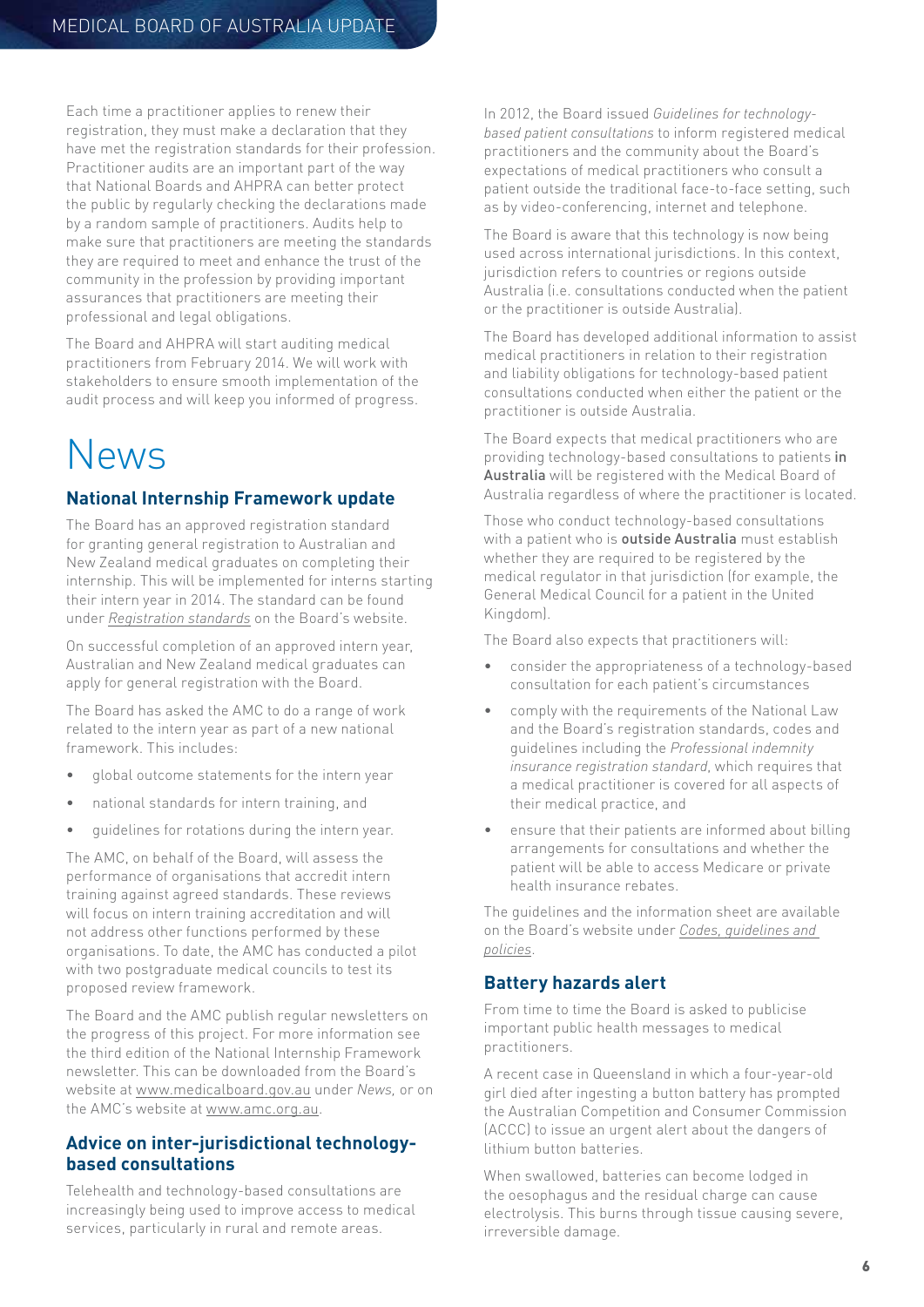<span id="page-6-0"></span>Doctors may not be aware of the risks or the urgent need for intervention in these cases. Recognising battery ingestion can be difficult if the ingestion is not witnessed, as the child may present with non-specific symptoms such as poor feeding, irritability, fever, vomiting, drooling or cough.

Doctors are urged to be vigilant to the risks of button battery ingestion, especially in young children, and refer children for urgent x-ray if battery ingestion is suspected.

Further information is available from the ACCC at [www.productsafety.gov.au](http://www.productsafety.gov.au) or advice can be obtained by ringing the Poisons Information Centre in Australia 13 11 26.

#### **Notice to doctors practising in Victoria: rescheduling of alprazolam**

Alprazolam has been rescheduled to Schedule 8 in the Standard for Uniform Scheduling of Medicines and Poisons in Victoria from 1 February 2014.

The Department of Health in Victoria has asked the Board to inform medical practitioners who practise in Victoria about a document titled *Alprazolam to become Schedule 8: information for prescribers – from 1 February 2014*. The document is available at [www.health.vic.gov.](http://www.health.vic.gov.au/dpcs/reqhealth.htm) [au/dpcs/reqhealth.htm](http://www.health.vic.gov.au/dpcs/reqhealth.htm).

The document provides a summary of the reasons for rescheduling alprazolam and includes the Department's policy for issuing permits to prescribe alprazolam. It also contains links to clinical guidelines and patient guides available for the treatment of anxiety disorders.

### National Scheme news

#### **Community Reference Group**

The newly established Community Reference Group had its first meeting in June 2013. This is the first time a national group of this kind, with a focus on health practitioner regulation, has been established in Australia.

The group has a number of roles, including providing feedback, information and advice on strategies for building better knowledge in the community about health practitioner regulation, but also advising National Boards and AHPRA on how to better understand, and most importantly, meet, community needs.

Members are listed on the [Community Reference Group](http://www.ahpra.gov.au/About-AHPRA/Community-Reference-Group/Members.aspx)  [Members page](http://www.ahpra.gov.au/About-AHPRA/Community-Reference-Group/Members.aspx) and communiqués from the group's meetings are published on the [Communiqués page](http://www.ahpra.gov.au/About-AHPRA/Community-Reference-Group/Communiques.aspx) after each of its meetings.

#### **Panel and tribunal hearing decisions published**

We publish a list of [panel hearings](http://www.ahpra.gov.au/Legislation-and-Publications/Panel-Decisions.aspx) conducted since July 2010, including summaries of the case when there is educational and clinical value. Practitioners' names are not published, consistent with the requirements of the National Law. These can be found on the AHPRA website under *Legislation and publications>Panel decisions*.

Published hearing decisions from adjudication bodies (other than panels) relating to complaints and notifications made about health practitioners or students are available in the Australian health practitioner law library on the Austlii website at [www.austlii.edu.au](http://www.austlii.edu.au).

Some [summaries of tribunal decisions](http://www.ahpra.gov.au/Legislation-and-Publications/Tribunal-Decisions.aspx) are also provided, to help share information and guide practitioners. These can be found under *Legislation and publications>Court and tribunal decisions* on the AHPRA website.

AHPRA is also publishing a series of [legal practice notes](http://www.ahpra.gov.au/Legislation-and-Publications/legal-practice-notes.aspx) to support the consistent understanding and application of the National Law by National Boards and AHPRA staff. These are available on the AHPRA website, also under the *Legislation and publications* tab.

## Appointments to state and territory boards

There will be a number of vacancies for positions on state and territory boards in 2014. We expect that these positions will be advertised in November 2013.

Anyone who is interested in receiving further information about these positions can express an interest by emailing their details to [boardappoint@ahpra.](mailto:boardappoint@ahpra.gov.au) [gov.au](mailto:boardappoint@ahpra.gov.au). Your contact details will be kept on file and we will send you additional information when the vacancies are advertised.

#### **Background**

The Board has established boards in every state and territory. These boards make registration and notification decisions about individual practitioners, based on national policies and standards set by the National Board. The National Board has delegated the necessary powers to the state and territory boards to enable them to carry out their work.

There are 12 members appointed to the South Australian, Tasmanian, Victorian and Western Australian boards, nine members appointed to the Australian Capital Territory and Northern Territory boards and six members appointed to the New South Wales board. There is a mix of practitioner and community members on each board.